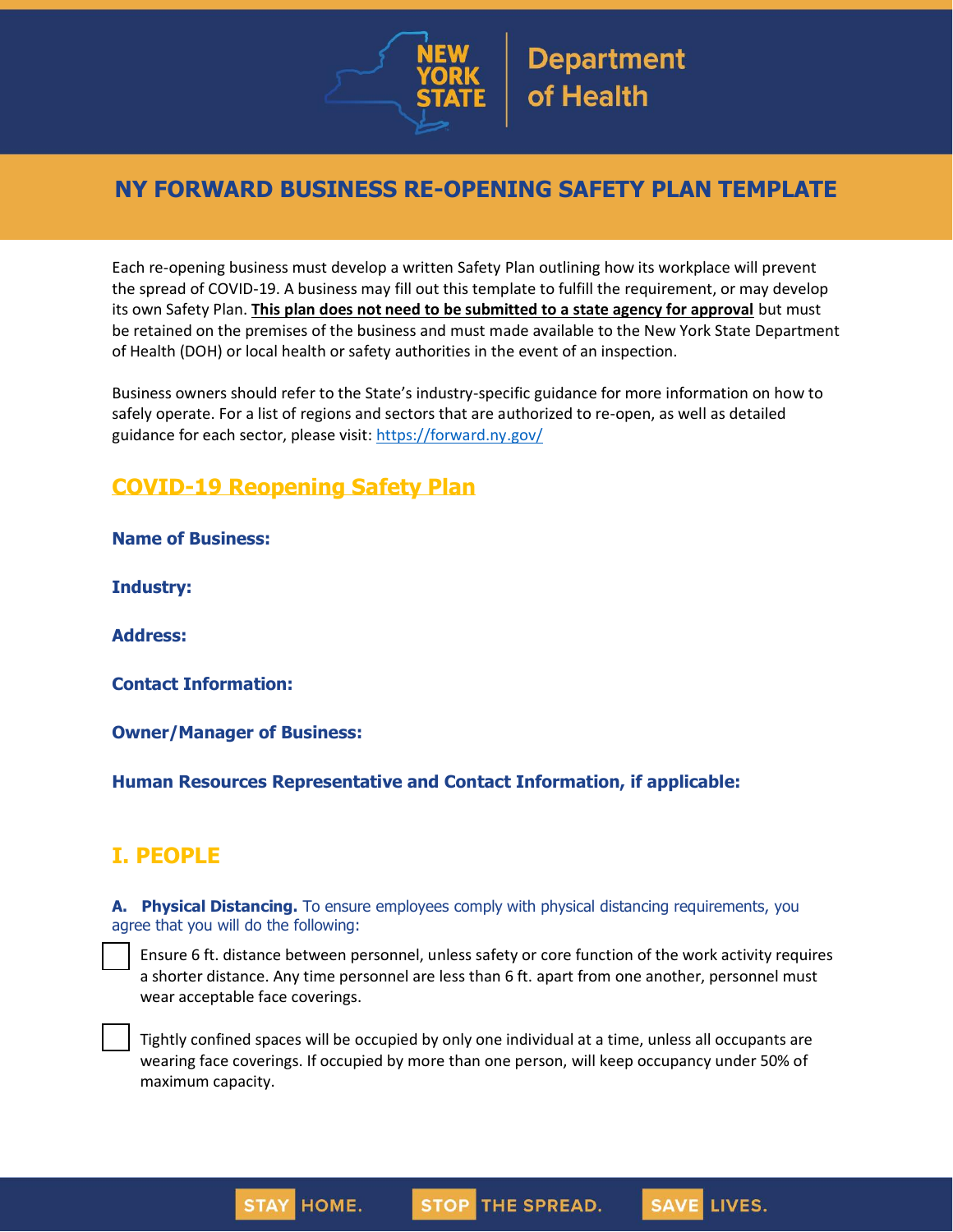

 Post social distancing markers using tape or signs that denote 6 ft. of spacing in commonly used and other applicable areas on the site (e.g. clock in/out stations, health screening stations)

 Limit in-person gatherings as much as possible and use tele- or video-conferencing whenever possible. Essential in-person gatherings (e.g. meetings) should be held in open, well-ventilated spaces with appropriate social distancing among participants.

Establish designated areas for pick-ups and deliveries, limiting contact to the extent possible.

▪ *List common situations that may not allow for 6 ft. of distance between individuals. What measures will you implement to ensure the safety of your employees in such situations?*

▪ *How you will manage engagement with customers and visitors on these requirements (as applicable)?*

▪ *How you will manage industry-specific physical social distancing (e.g., shift changes, lunch breaks) (as applicable)?*

### **II. PLACES**

**A. Protective Equipment.** To ensure employees comply with protective equipment requirements, you agree that you will do the following:

 Employers must provide employees with an acceptable face covering at no-cost to the employee and have an adequate supply of coverings in case of replacement.

STOP THE SPREAD.

**SAVE LIVES.** 

HOME.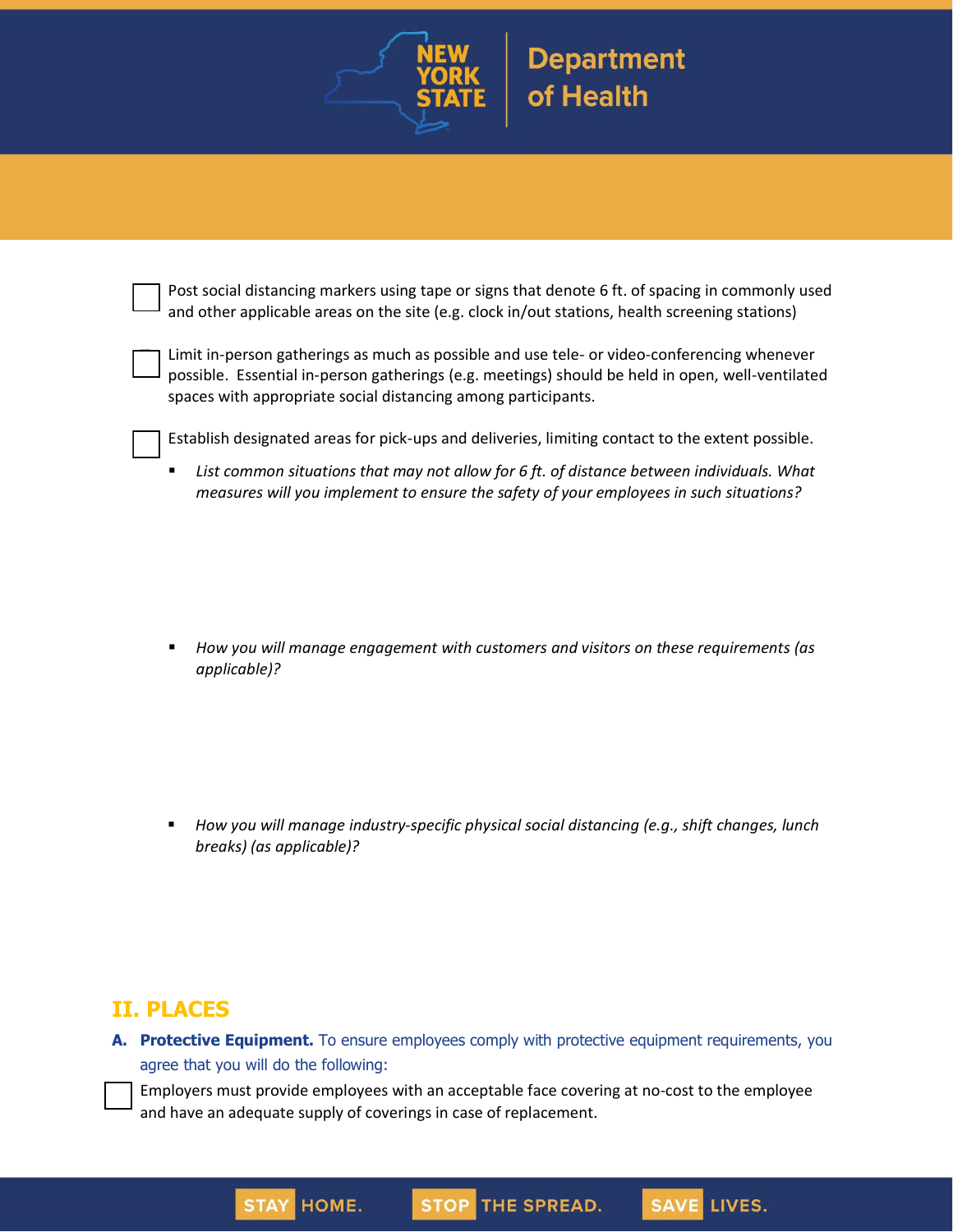

■ *What quantity of face coverings – and any other PPE – will you need to procure to ensure that you always have a sufficient supply on hand for employees and visitors? How will you procure these supplies?*

 Face coverings must be cleaned or replaced after use or when damaged or soiled, may not be shared, and should be properly stored or discarded.

▪ *What policy will you implement to ensure that PPE is appropriately cleaned, stored, and/or discarded?*

 Limit the sharing of objects and discourage touching of shared surfaces; or, when in contact with shared objects or frequently touched areas, wear gloves (trade-appropriate or medical); or, sanitize or wash hands before and after contact.

- List common objects that are likely to be shared between employees. What measures *will you implement to ensure the safety of your employees when using these objects?*
- **B. Hygiene and Cleaning.** To ensure employees comply with hygiene and cleaning requirements, you agree that you will do the following:

Adhere to hygiene and sanitation requirements from the [Centers for Disease Control and Prevention](https://www.cdc.gov/coronavirus/2019-ncov/index.html) (D) and [Department of Health](https://coronavirus.health.ny.gov/home) (DOH) and maintain cleaning logs on site that document date, time, and scope of cleaning.

STOP THE SPREAD.

**SAVE LIVES.** 

(DI) *Who will be responsible for maintaining a cleaning log? Where will the log be kept?* 

HOME.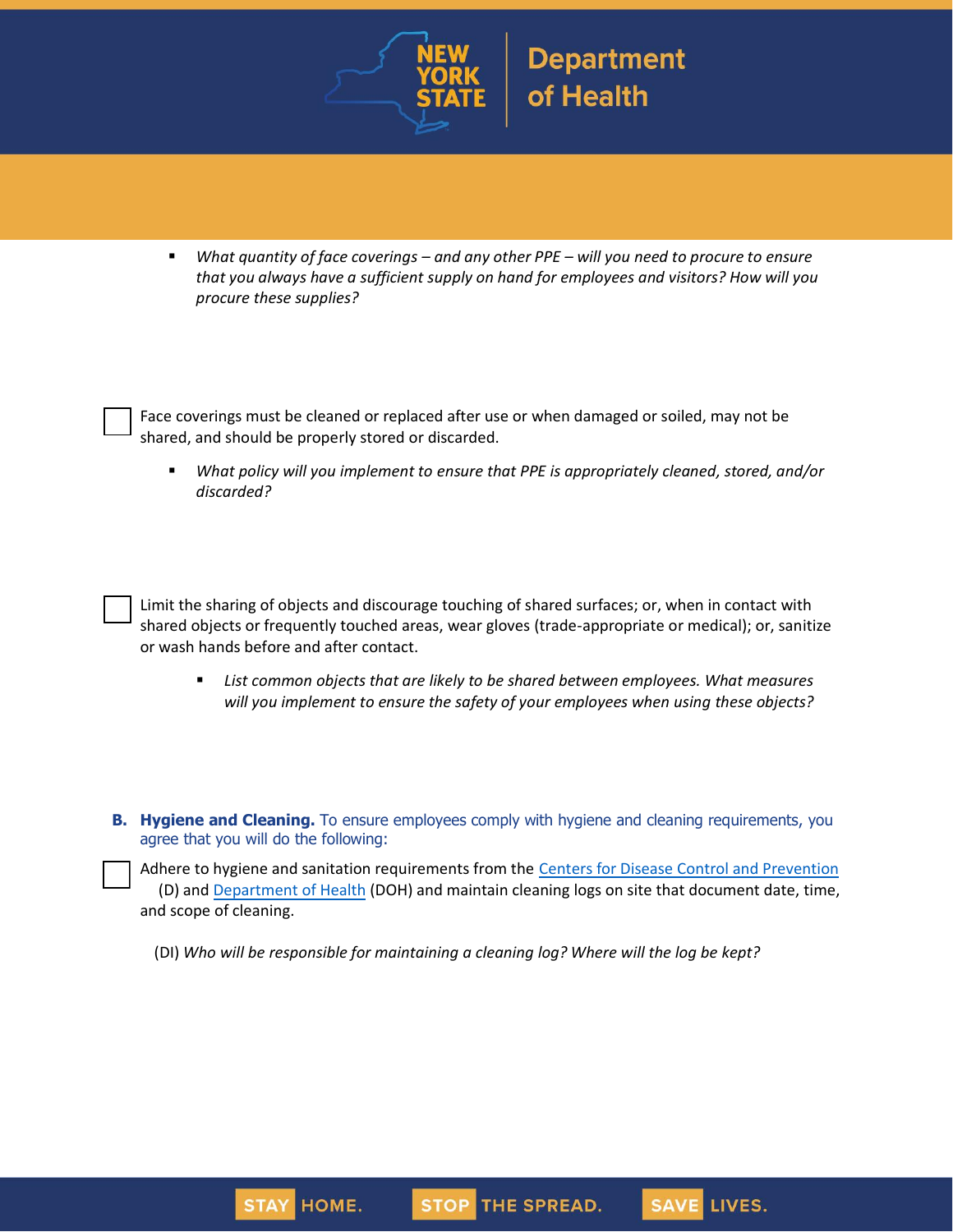

 Provide and maintain hand hygiene stations for personnel, including handwashing with soap, water, and paper towels, or an alcohol-based hand sanitizer containing 60% or more alcohol for areas where handwashing is not feasible.

▪ *Where on the work location will you provide employees with access to the appropriate hand hygiene and/or sanitizing products and how will you promote good hand hygiene?*

 Conduct regular cleaning and disinfection at least after every shift, daily, or more frequently as needed, and frequent cleaning and disinfection of shared objects (e.g. tools, machinery) and surfaces, as well as high transit areas, such as restrooms and common areas, must be completed.

- *What policies will you implement to ensure regular cleaning and disinfection of your worksite and any shared objects or materials, using [products](http://www.dec.ny.gov/docs/materials_minerals_pdf/covid19.pdf) identified as effective against COVID-19?*
- **C. Communication.** To ensure the business and its employees comply with communication requirements, you agree that you will do the following:

 Post signage throughout the site to remind personnel to adhere to proper hygiene, social distancing rules, appropriate use of PPE, and cleaning and disinfecting protocols.

 Establish a communication plan for employees, visitors, and customers with a consistent means to provide updated information.

 Maintain a continuous log of every person, including workers and visitors, who may have close contact with other individuals at the work site or area; excluding deliveries that are performed with appropriate PPE or through contactless means; excluding customers, who may be encouraged to provide contact information to be logged but are not mandated to do so.

▪ *Which employee(s) will be in charge of maintaining a log of each person that enters the site (excluding customers and deliveries that are performed with appropriate PPE or through contactless means), and where will the log be kept?*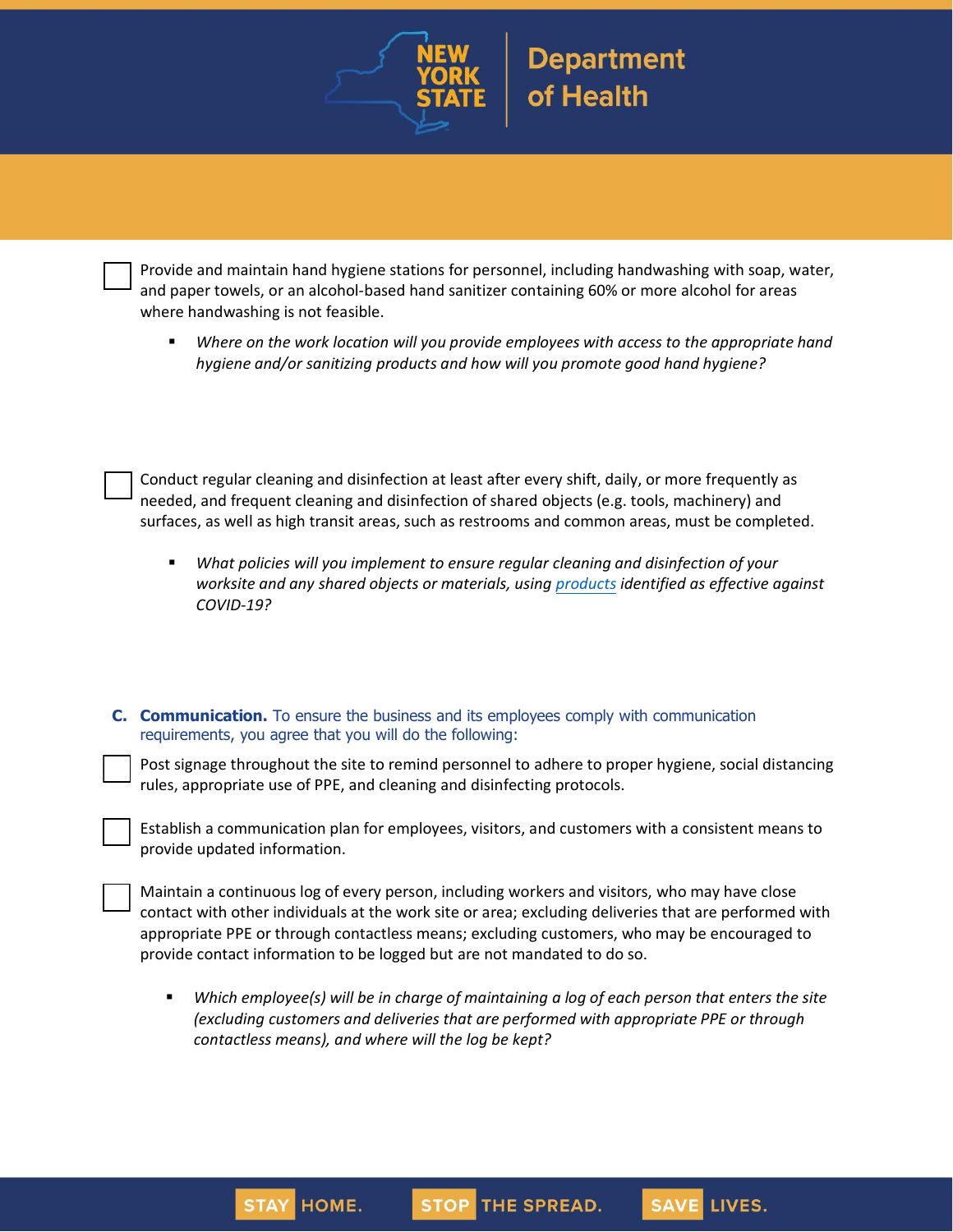



 If a worker tests positive for COVID-19, employer must immediately notify state and local health departments and cooperate with contact tracing efforts, including notification of potential contacts, such as workers or visitors who had close contact with the individual, while maintaining confidentiality required by state and federal law and regulations.

■ *If a worker tests positive for COVID-19, which employee(s) will be responsible for notifying state and local health departments?*

## **III. PROCESS**

**A. Screening.** To ensure the business and its employees comply with protective equipment requirements, you agree that you will do the following:

 Implement mandatory health screening assessment (e.g. questionnaire, temperature check) before employees begin work each day and for essential visitors, asking about (1) COVID-19 [symptoms](https://www.cdc.gov/coronavirus/2019-ncov/symptoms-testing/symptoms.html) in past 14 days, (2) positive COVID-19 test in past 14 days, and/or (3) close contact with confirmed or suspected COVID-19 case in past 14 days. Assessment responses must be reviewed every day and such review must be documented.

- *What type(s) of daily health and screening practices will you implement? Will the screening be done before employee gets to work or on site? Who will be responsible for performing them, and how will those individuals be trained?*
- If screening onsite, how much PPE will be required for the responsible parties carrying out *the screening practices? How will you supply this PPE?*
- **B. Contact tracing and disinfection of contaminated areas.** To ensure the business and its employees comply with contact tracing and disinfection requirements, you agree that you will do the following: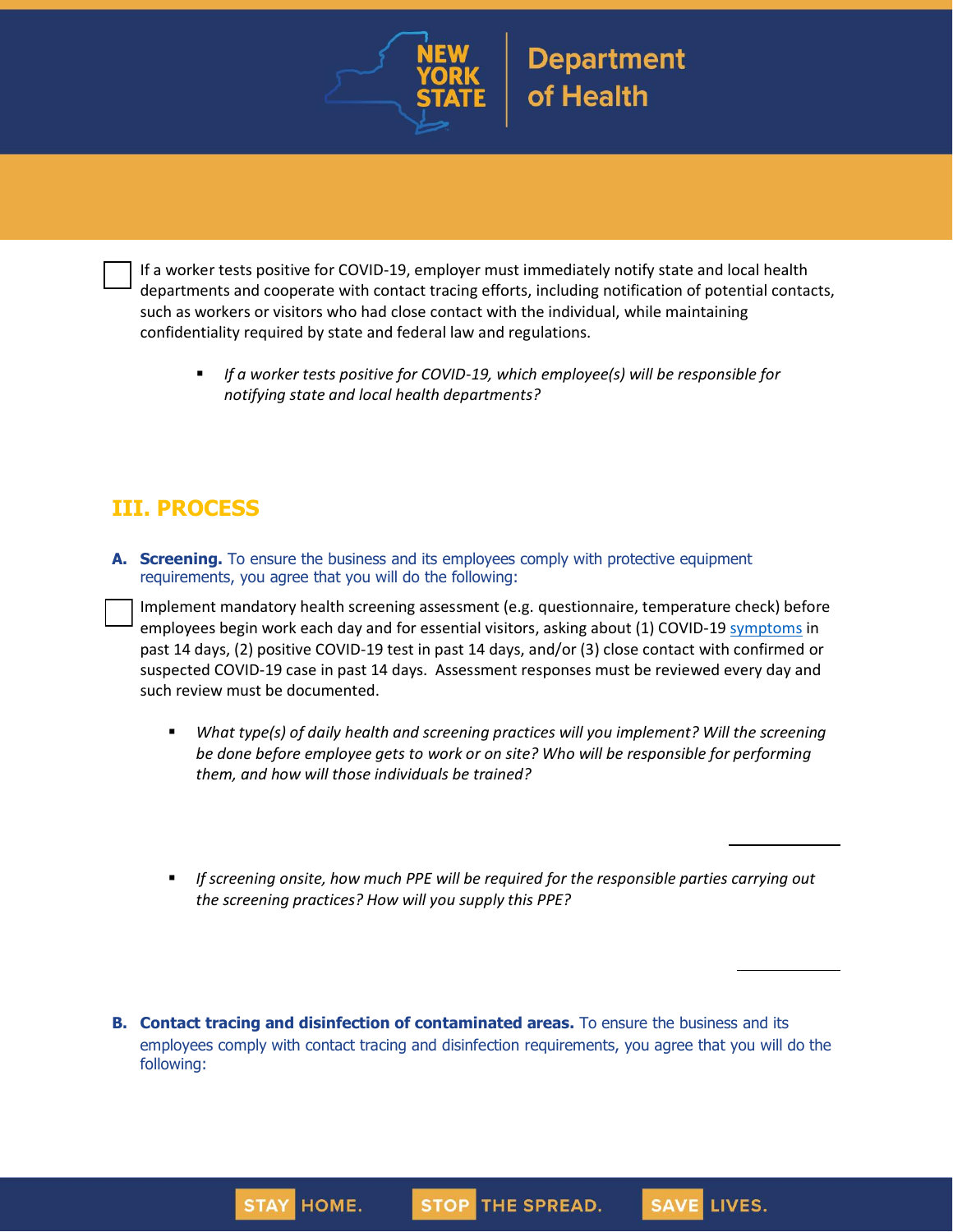

Have a plan for cleaning, disinfection, and contact tracing in the event of a positive case.

- *In the case of an employee testing positive for COVID-19, how will you clean the applicable contaminated areas? What products identified as effective against COVID-19 will you need and how will you acquire them?*
- *In the case of an employee testing positive for COVID-19, how will you trace close contacts in the workplace? How will you inform close contacts that they may have been exposed to COVID-19?*

## **IV. Other**

Please use this space to provide additional details about your business's Safety Plan, including anything to address specific industry guidance.